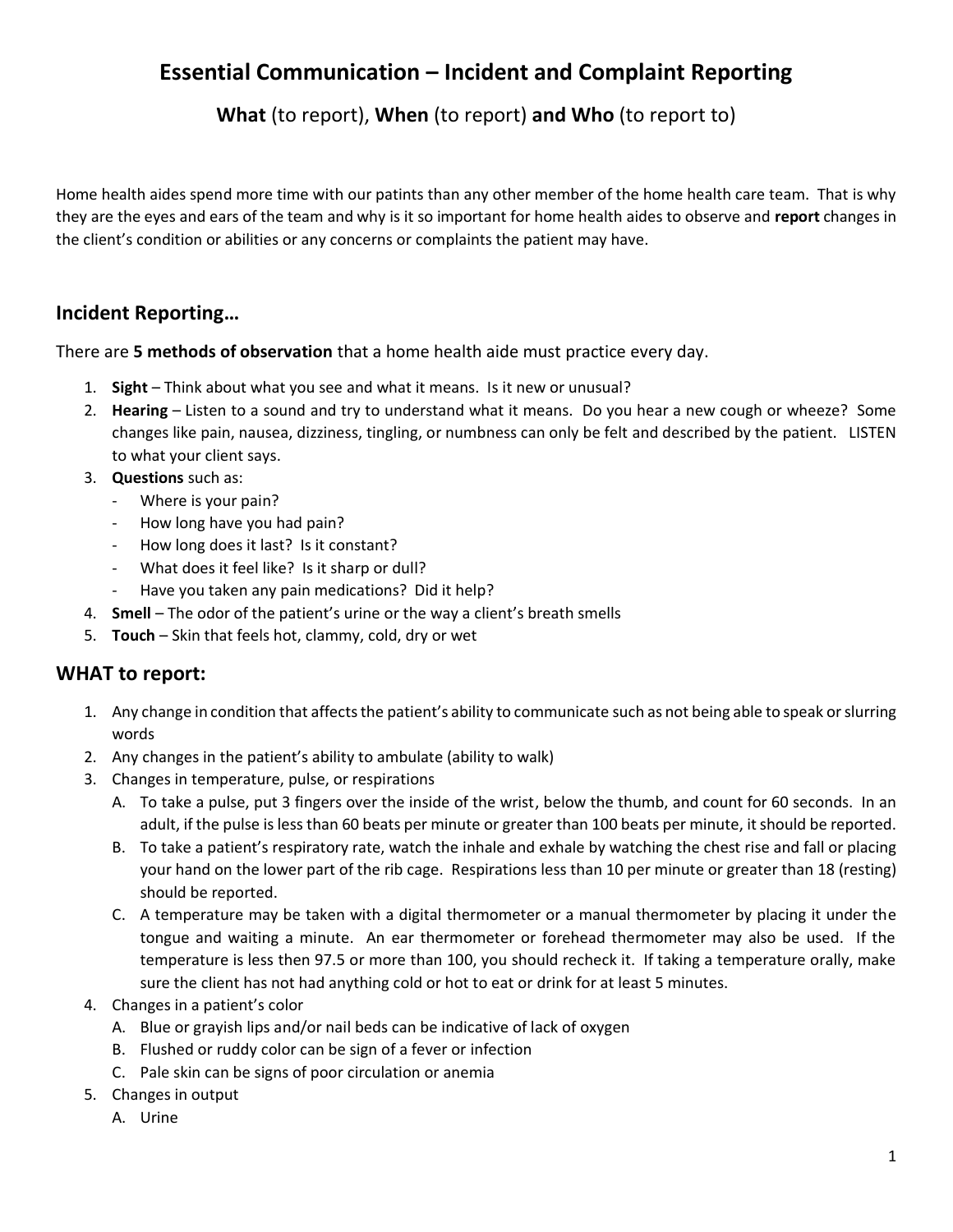- 1. Increased need to urinate can be symptom of a urinary tract infection. Decrease in urine can mean the patient may be dehydrated or have a kidney infection.
- 2. Change in color of urine
	- a. Red, brown, orangish, or very light yellow
- 3. Changes in smell; a strong smell can indicate dehydration or maybe an infection
- B. Bowel movements
	- 1. Changes in frequency. If a patient has **not had a BM for 3 days**, that must be reported. The longer a person does not have a BM, the higher the likelihood of a bowel obstruction.
	- 2. Changes in consistency i.e., runny (could be an infection like C-Diff) hard (could be signs of dehydration)
	- 3. Changes in color, dark, or tarry could indicate bleeding, yellow, or light tannish could be indicative of liver problems.
- 6. New skin or wound breakdown
	- A. Skin tears, blisters, rashes, open areas, reddened areas, scabs, drainage from existing wounds, boils, sores, abrasions, bleeding, bruising, swelling or any changes in a current wound such as an increase in size.
	- B. Reddened areas feeling hot or cold
- 7. Changes in the ability to rate pain
- 8. Signs of pain such as grimacing, moaning or guarding
- 9. Changes in ability to move arms or legs
	- A. Decrease in range of motion
	- B. Pain when moving arms or legs or turning head
- 10. **ANY** seizure activity
- 11. Changes in mental status such as crying, confusion, memory loss
- 12. Shaking, trembling
- 13. Complaints of numbness or tingling
- 14. Changes in hearing or vision
- 15. Changes in eating patterns or fluid intact
- 16. Difficulty swallowing
- 17. Combative or violent behavior. Increase agitation
- 18. Decreased ability to perform or help perform ADLs
- 19. Accidents or injuries (such as falls)
- 20. If your client or family notifies you that the client is going to the hospital
- 21. Any signs or symptoms of abuse (REMEMBER, these do not necessarily mean abuse has happened)
	- A. Physical (bruising, reddened areas around wrist, dried BM, weight loss)
	- B. Mental (crying, withdrawn, fearful)
	- C. Financial (money or things missing)
	- D. Sexual (withdrawn, guarding peri area, bleeding from vaginal or rectal areas)

#### **WHEN to report:**

Always report **as soon as you can!** Of course, you never should leave the client in an unsafe position to call in a report (like if the patient is in the shower), but soon as the client is in a safe place, then do the report. Remember to do the report in person over the phone. Make sure your report is verbally reported. Remember to chart "report issue to office" on your visit note.

## **WHO to report to:**

You should always try to call the RN case manager. When you get oriented to the client, if you are not told who the RN case manager is, then ask! However, at times, that RN case manager may be with other clients, so it is perfectly OK to